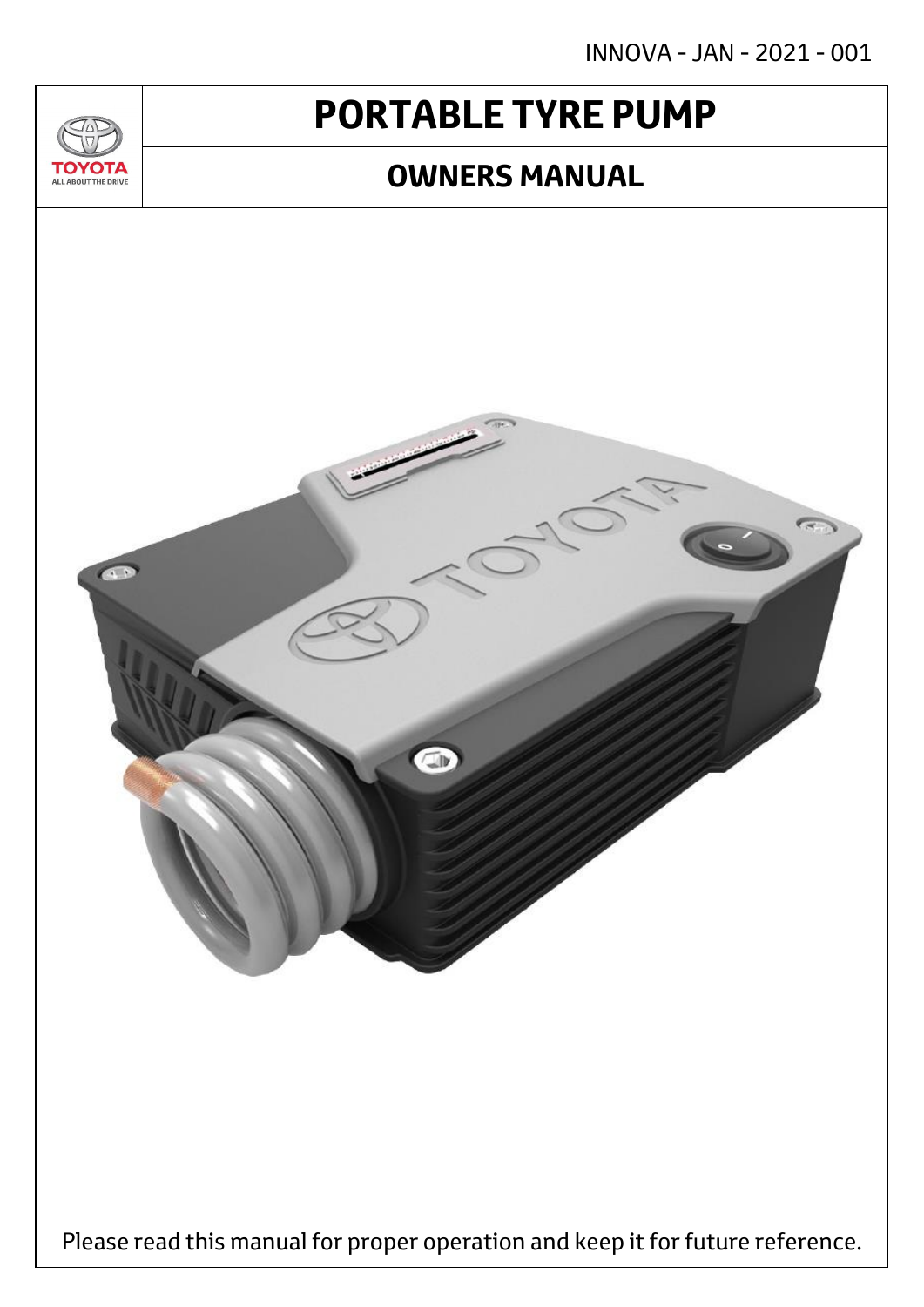INNOVA - JAN - 2021 - 001



# **TABLE OF CONTENTS**

## **PORTABLE TYRE PUMP**

| <b>Section</b> | <b>Title</b>                          | Page           |
|----------------|---------------------------------------|----------------|
| 1.0            | <b>Statements</b>                     |                |
| 1.1            | <b>Safety Instructions</b>            | 1              |
| 2.0            | <b>Getting Started</b>                |                |
| 2.1            | Product over view                     | 2              |
| 2.2            | <b>Features</b>                       | $\overline{2}$ |
| 3.0            | <b>Operating 12V-DC Tyre Inflator</b> |                |
| 3.1            | Description of operation              | 3              |
| 3.2            | Inflating tyres                       | 3              |
| 3.3            | Inflatables                           | $\overline{4}$ |
|                |                                       |                |
| 4.0            | <b>Product / Device specification</b> |                |
| 4.1            | Specification                         | 5              |

Please read this manual for proper operation and keep it for future reference.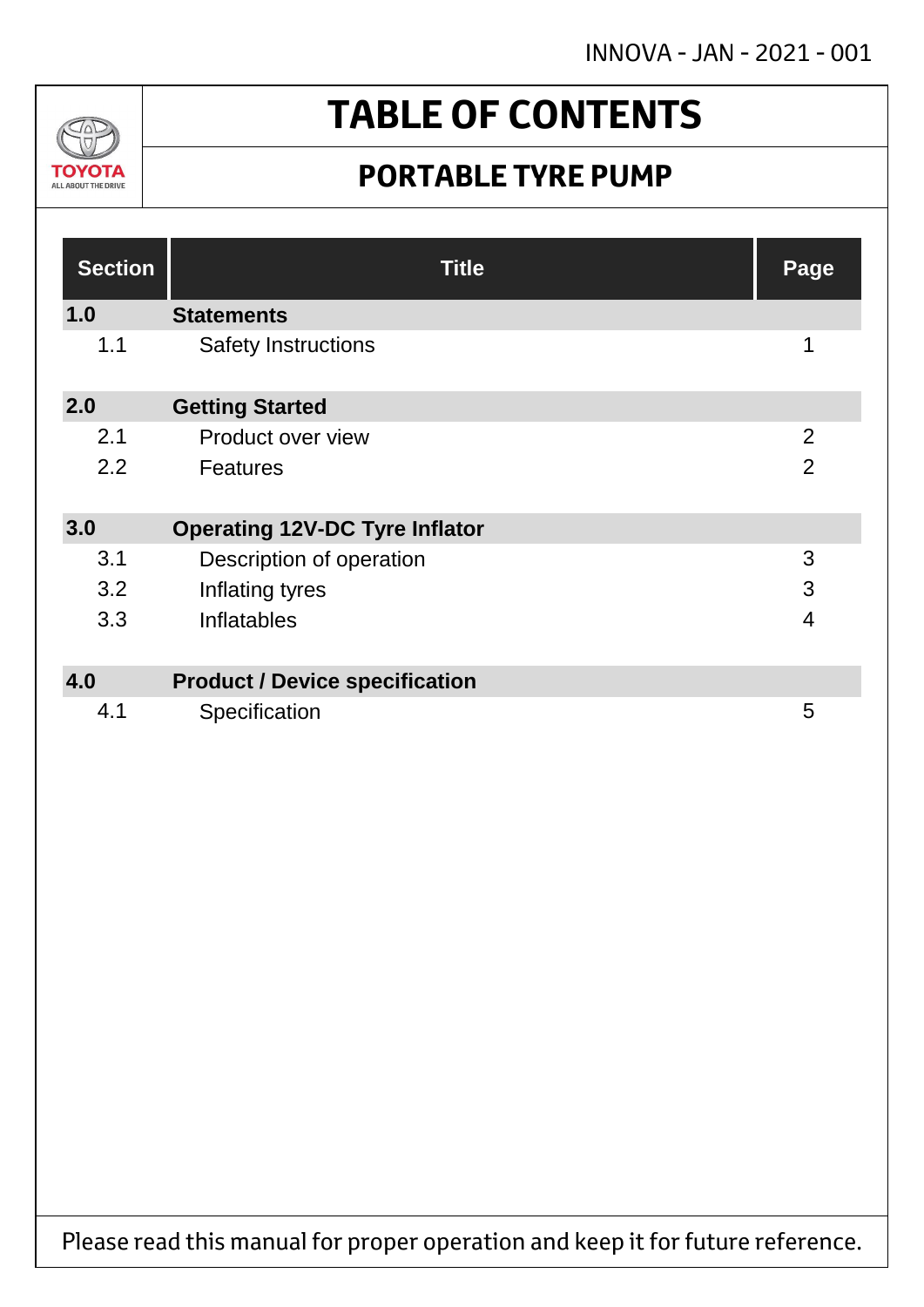# **SECTION 1.0**

## **Statements**

#### **Safety Instructions 1.1**

### **Warning**

ALL AROUT THE DRIV

WARNING: Risk of bursting. Over inflating tyre can cause tyre to burst. Double check the rated pressure values recommended for your vehicle. (refer owner's manual)

### **Caution**

Be careful not to over inflate. Do not leave inflator unattended while the unit is running. Avoid bursting due to over inflation.

### **Safety measurement in the event of a breakdown**

Park the vehicle as far away as possible from flowing traffic. Switch on the hazard warning lights. Engage streeing lock and the wheels in the straight ahead position. Apply handbrake and engage gear into . All occupants should get out of the vehicle and wait outside the danger zone. Place warning triangle to alert traffic. Conform to traffic laws.

### **Tips**

- $\Box$  It is strongly recommended that you keep the vehicle's engine running while using the inflator to prevent discharge of your vehicle's battery. Inflator performance is also enhanced when operating inflator with vehicle engine running.
- $\Box$  Do Not leave the inflator unattended when the unit is in operation
- □ Pay attention to the pressure values of inflator when inflating. Prevent pressure values exceeding the value suggested by manufacturer. (refer owner's manual)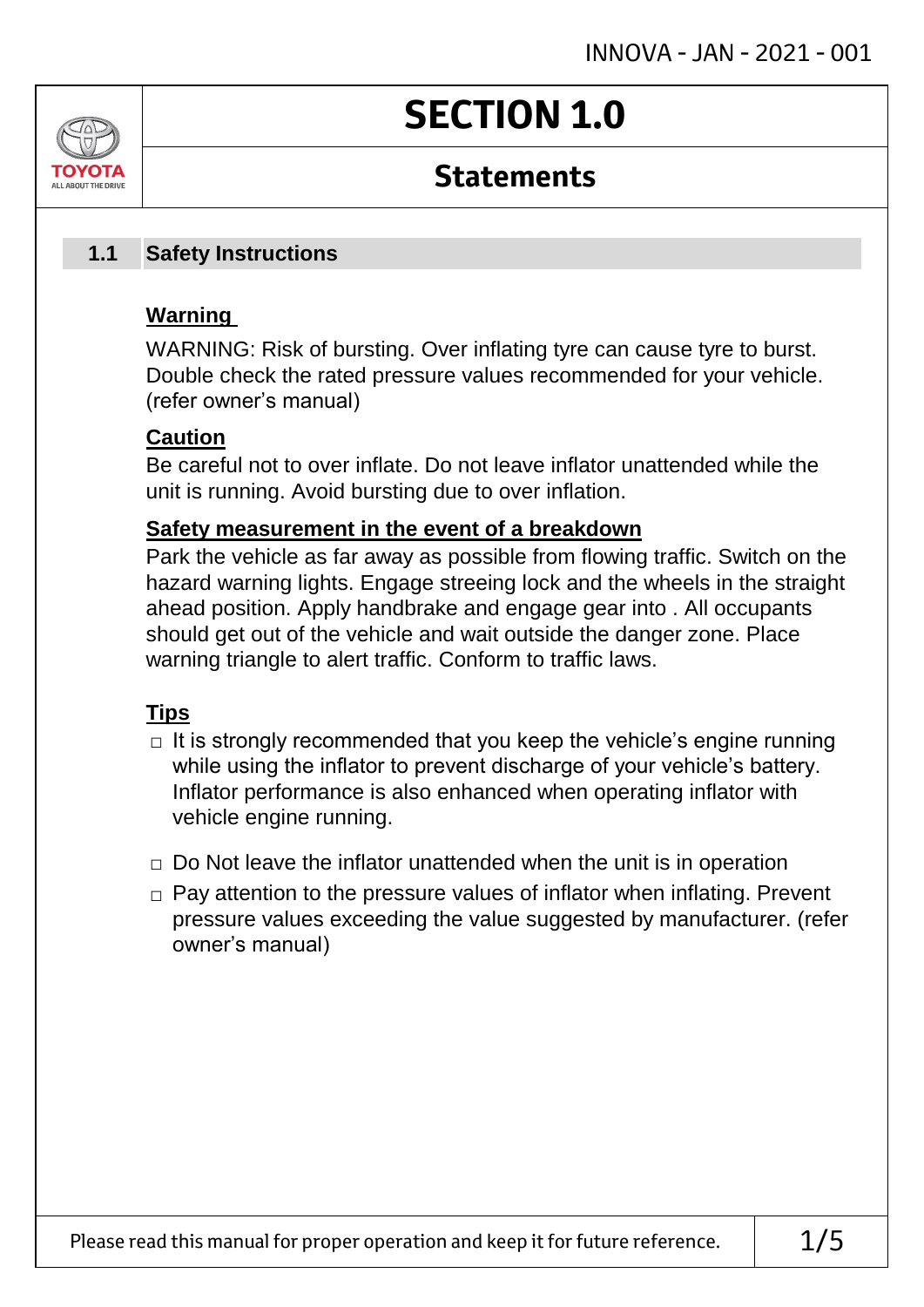### Jn TOVOIL ALL ABOUT THE DRIVE

# **SECTION 2.0**

## **Getting Started**

#### **Product Overview 2.1**

The 12V DC inflator comes with a cigarette lighter plug that plugs right into your vehicle's cigarette lighter socket to inflate tyres, mattresses, balls and other inflatables.

#### **Features 2.2**

- □ Tyre inflator, with LED backlight and easy to read pressure gauge.
- $\Box$  Highly effective work light.
- □ Perfect for filling car & bicycle tyres, athletic balls, air mattresses, rafts, etc.
- □ Compact size for easy carrying and storing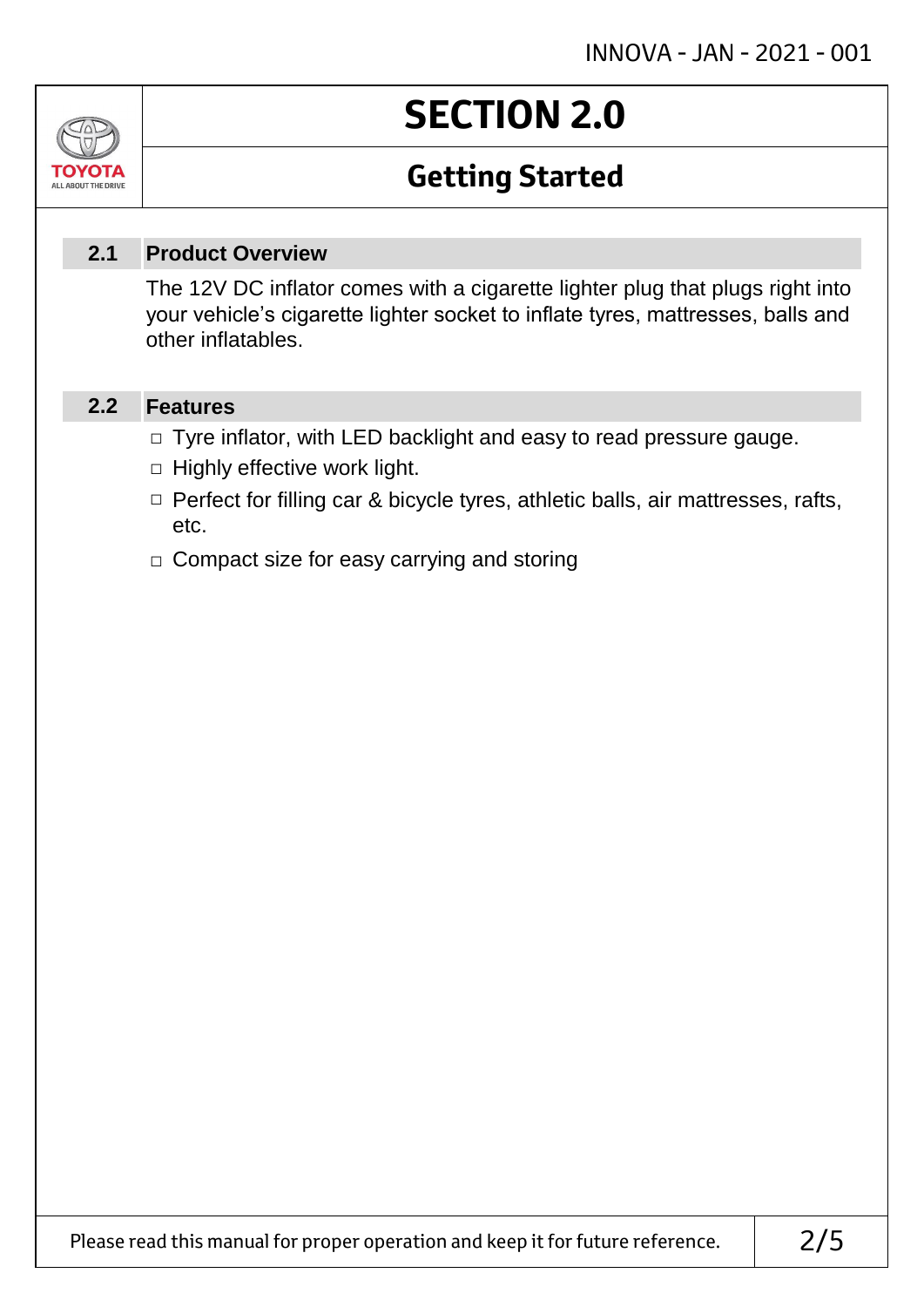

# **SECTION 3.0**

## **Operating Portable Tyre Pump**

#### **Discription of operation 3.1**

- $_\square$  ON/OFF switch:"ON" to start unit and "OFF" to shut off the power at the end of use.
- $\Box$  Pressure gauge: easy to read pressure values.
- $\Box$  Brass connector: used with the accessory of inflator or used to inflate standard tyre.
- $\Box$  Inflation needle: attaches to brass connector to be used to inflate sport balls.
- $\Box$  Plastic nozzle: attaches to brass connector to be used to inflate toys and air mattresses.

#### **Inflating tyres 3.2**

- 1. Attach the brass connector on the end of the air hose to the tyre valve stem. (See Fig.1)
- 2. Be sure to screw the valve stem threads tightly. (See Fig.2).
- 3. To inflate simply plug the power cord into cigarette lighter socket.
- 4. With the vehicle running, place ON/OFF switch to "ON" position and begin inflation.
- 5. When pressure gauge reaches desired pressure, place the ON/OFF switch to "OFF" position. Disconnect the power plug and remove the brass connector from the tyre valve stem.



**Fig 1. Fig 2.**

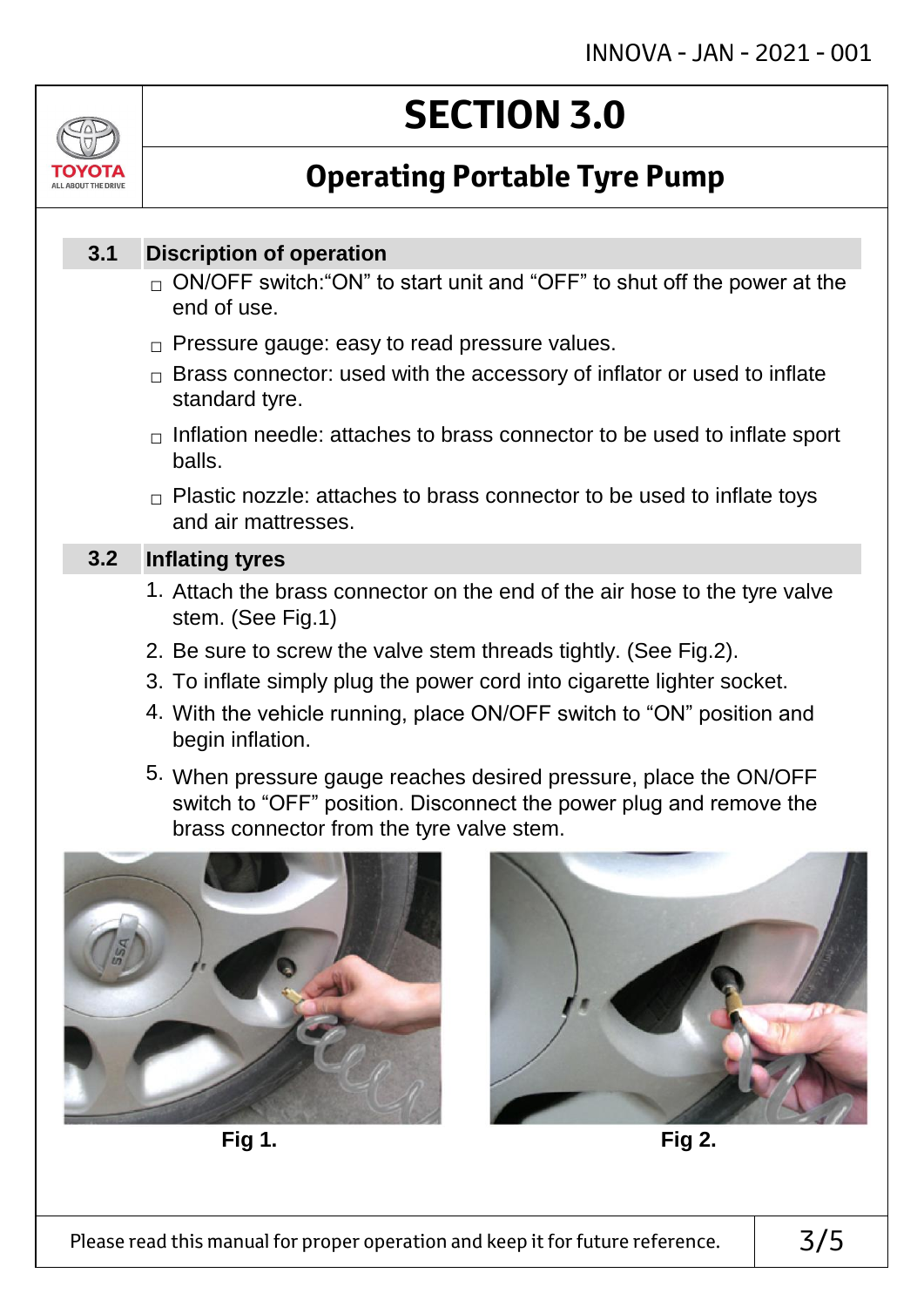

# **SECTION 3.0**

## **Operating Portable Tyre Pump**

#### **Inflatables 3.3**

### **(Balls, Beach Toys, Air Mattresses etc.)**

- 1. Attach the appropriate needle or nozzle to the brass connector.
- 2. Insert the needle or nozzle into the item that you wish to inflate.
- 3. Plug the 12Volt power cord on the inflator into cigarette lighter socket of the vehicle.
- 4. With the vehicle running, place the ON/OFF switch to "ON" position.
- 5. When the object is completely inflated to desired firmness, place the ON/OFF switch to "OFF" position.